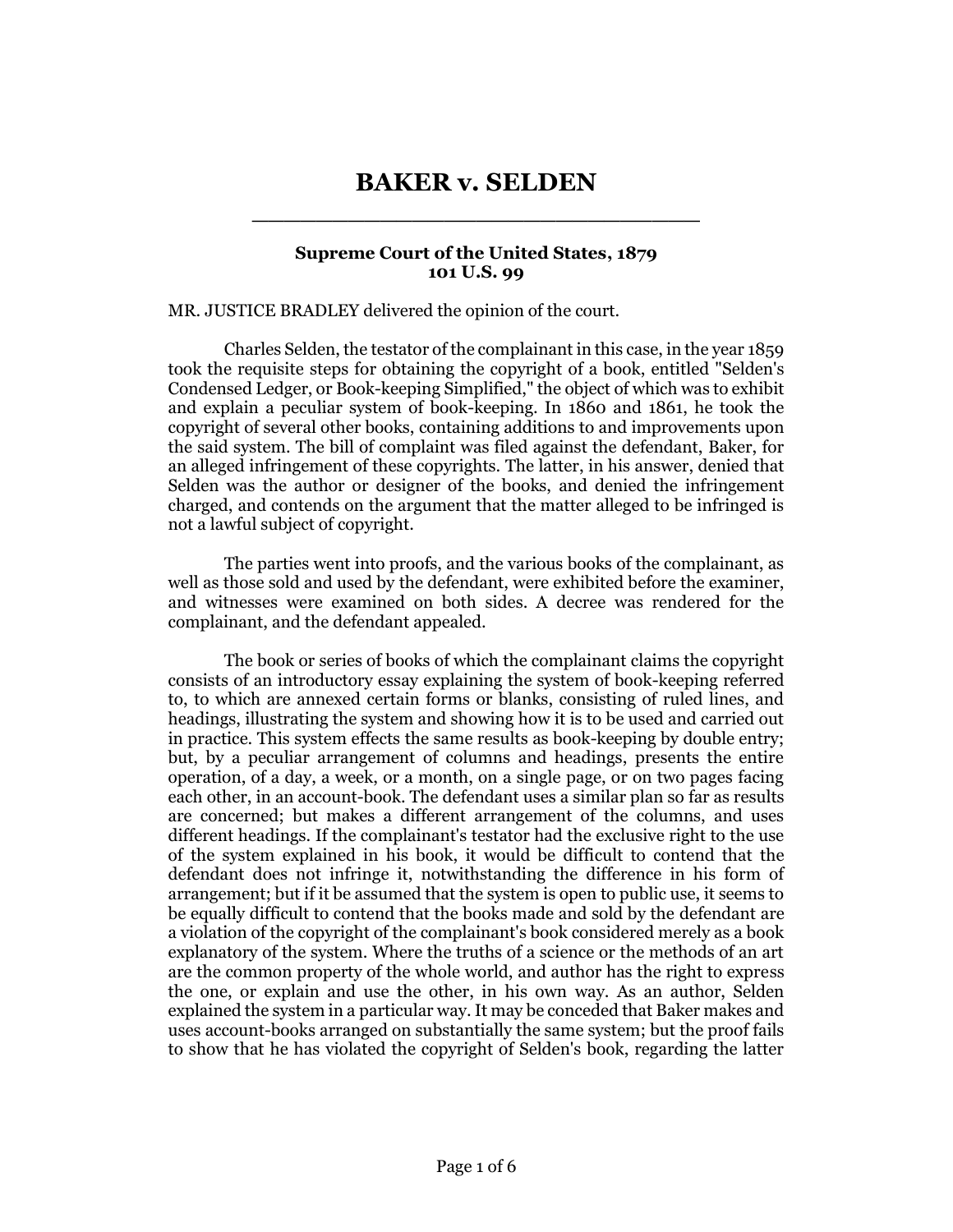merely as an explanatory work; or that he has infringed Selden's right in any way, unless the latter became entitled to an exclusive right in the system.

The evidence of the complainant is principally directed to the object of showing that Baker uses the same system as that which is explained and illustrated in Selden's books. It becomes important, therefore, to determine whether, in obtaining the copyright of his books, he secured the exclusive right to the use of the system or method of book-keeping which the said books are intended to illustrate and explain. It is contended that he has secured such exclusive right, because no one can use the system without using substantially the same ruled lines and headings which he has appended to his books in illustration of it. In other words, it is contended that the ruled lines and headings, given to illustrate the system, are a part of the book, and, as such, are secured by the copyright; and that no one can make or use similar ruled lines and headings, or ruled lines and headings made and arranged on substantially the same system, without violating the copyright. And this is really the question to be decided in this case. Stated in another form, the question is, whether the exclusive property in a system of bookkeeping can be claimed, under the law of copyright, by means of a book in which that system is explained? The complainant's bill, and the case made under it, are based on the hypothesis that it can be.

It cannot be pretended, and indeed it is not seriously urged, that the ruled lines of the complainant's account-book can be claimed under any special class of objects, other than books, named in the law of copyright existing in 1859. The law then in force was that of 1831, and specified only books, maps, charts, musical compositions, prints, and engravings. An account-book, consisting of ruled lines and blank columns, cannot be called by any of these names unless by that of a book.

There is no doubt that a work on the subject of book-keeping, though only explanatory of well-known systems, may be the subject of a copyright; but, then, it is claimed only as a book. Such a book may be explanatory either of old systems, or of an entirely new system; and, considered as a book, as the work of an author, conveying information on the subject of book-keeping, and containing detailed explanations of the art, it may be a very valuable acquisition to the practical knowledge of the community. But there is a clear distinction between the book, as such, and the art which it is intended to illustrate. The mere statement of the proposition is so evident, that it requires hardly any argument to support it. The same distinction may be predicated of every other art as well as that of bookkeeping. A treatise on the composition and use of medicines, be they old or new; on the construction and use of ploughs, or watches, or churns; or on the mixture and application of colors for painting or dyeing; or on the mode of drawing lines to produce the effect of perspective,--would be the subject of copyright; but no one would contend that the copyright of the treatise would give the exclusive right to the art or manufacture described therein. The copyright of the book, if not pirated from other works, would be valid without regard to the novelty, or want of novelty, of its subject-matter. The novelty of the art or thing described or explained has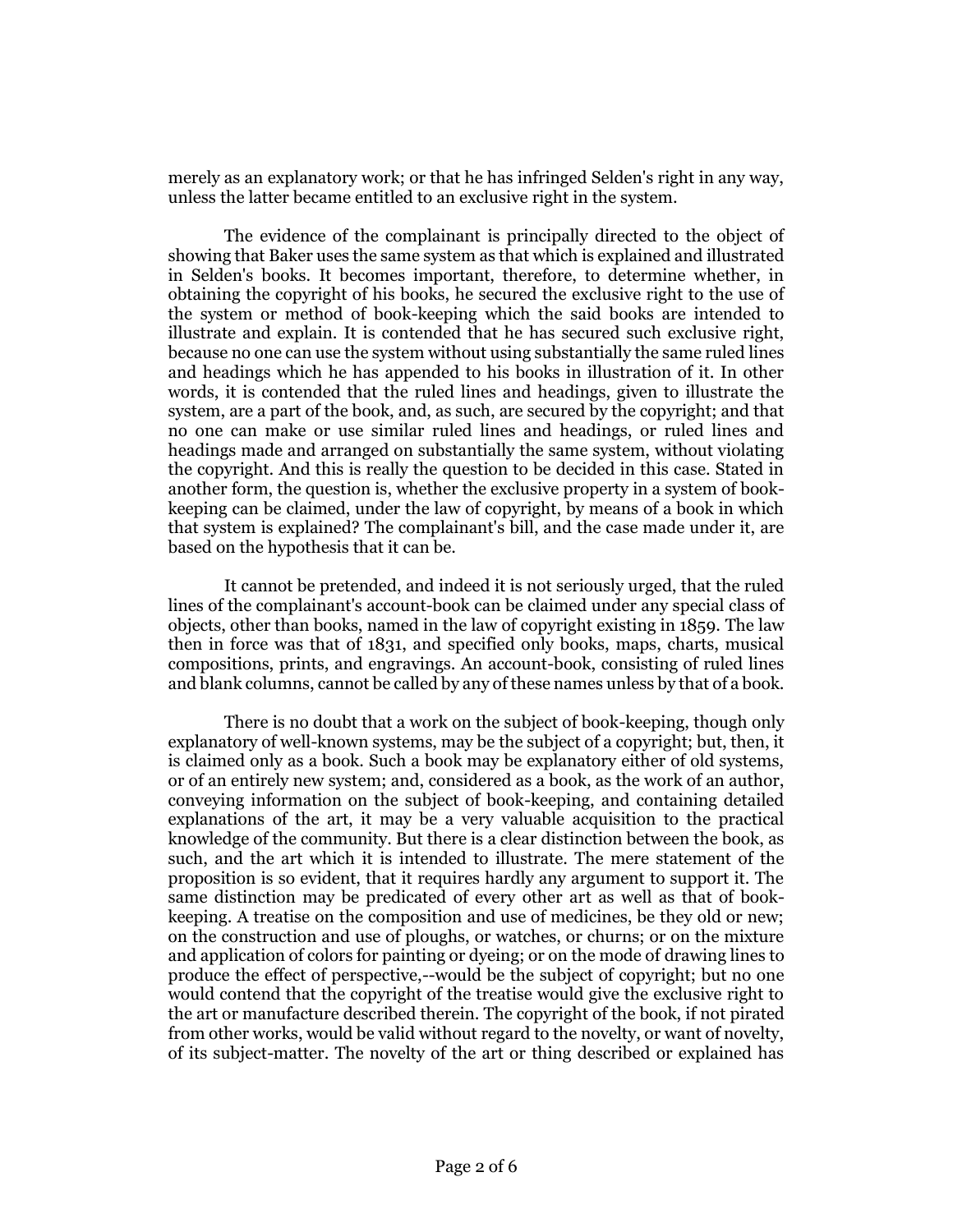nothing to do with the validity of the copyright. To give to the author of the book an exclusive property in the art described therein, when no examination of its novelty has ever been officially made, would be a surprise and a fraud upon the public. That is the province of letters-patent, not of copyright. The claim to an invention or discovery of an art or manufacture must be subjected to the examination of the Patent Office before an exclusive right therein can be obtained; and it can only be secured by a patent from the government.

The difference between the two things, letters-patent and copyright, may be illustrated by reference to the subjects just enumerated. Take the case of medicines. Certain mixtures are found to be of great value in the healing art. If the discoverer writes and publishes a book on the subject (as regular physicians generally do), he gains no exclusive right to the manufacture and sale of the medicine; he gives that to the public. If he desires to acquire such exclusive right, he must obtain a patent for the mixture as a new art, manufacture, or composition of matter. He may copyright his book, if he pleases; but that only secures to him the exclusive right of printing and publishing his book. So of all other inventions or discoveries.

The copyright of a book on perspective, no matter how many drawings and illustrations it may contain, gives no exclusive right to the modes of drawing described, though they may never have been known or used before. By publishing the book, without getting a patent for the art, the latter is given to the public. The fact that the art described in the book by illustrations of lines and figures which are reproduced in practice in the application of the art, makes no difference. Those illustrations are the mere language employed by the author to convey his ideas more clearly. Had he used words of description instead of diagrams (which merely stand in the place of words), there could not be the slightest doubt that others, applying the art to practical use, might lawfully draw the lines and diagrams which were in the author's mind, and which he thus described by words in his book.

The copyright of a work on mathematical science cannot give to the author an exclusive right to the methods of operation which he propounds, or to the diagrams which he employs to explain them, so as to prevent an engineer from using them whenever occasion requires. The very object of publishing a book on science or the useful arts is to communicate to the world the useful knowledge which it contains. But this object would be frustrated if the knowledge could not be used without incurring the guilt of piracy of the book. And where the art it teaches cannot be used without employing the methods and diagrams used to illustrate the book, or such as are similar to them, such methods and diagrams are to be considered as necessary incidents to the art, and given therewith to the public; not given for the purpose of publication in other works explanatory of the art, but for the purpose of practical application.

Of course, these observations are not intended to apply to ornamental designs, or pictorial illustrations addressed to the taste. Of these it may be said,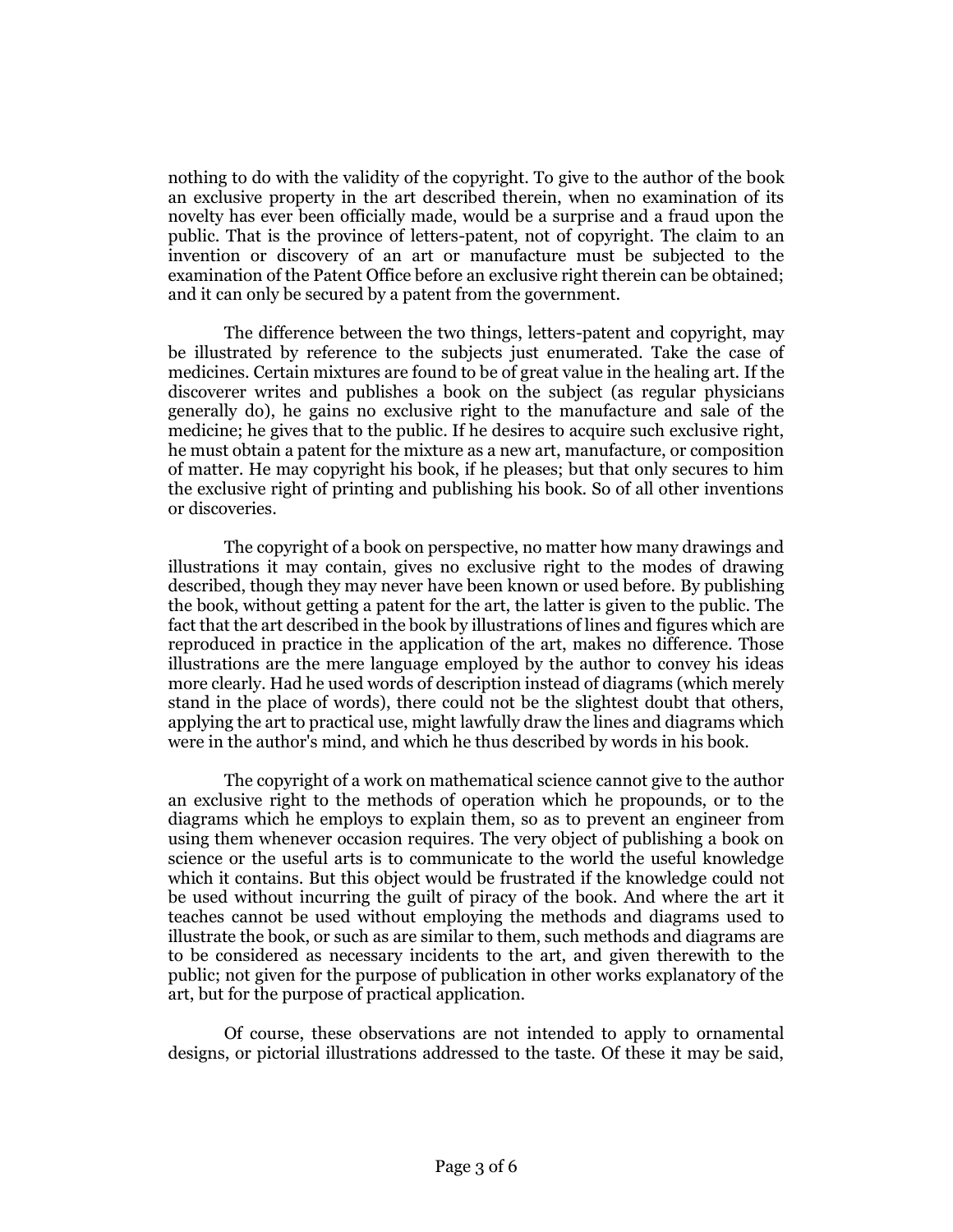that their form is their essence, and their object, the production of pleasure in their contemplation. This is their final end. They are as much the product of genius and the result of composition, as are the lines of the poet or the historian's periods. On the other hand, the teachings of science and the rules and methods of useful art have their final end in application and use; and this application and use are what the public derive from the publication of a book which teaches them. But as embodied and taught in a literary composition or book, their essence consists only in their statement. This alone is what is secured by the copyright. The use by another of the same methods of statement, whether in words or illustrations, in a book published for teaching the art, would undoubtedly be an infringement of the copyright.

Recurring to the case before us, we observe that Charles Selden, by his books, explained and described a peculiar system of book-keeping, and illustrated his method by means of ruled lines and blank columns, with proper headings on a page, or on successive pages. Now, whilst no one has a right to print or publish his book, or any material part thereof, as a book intended to convey instruction in the art, any person may practise and use the art itself which he has described and illustrated therein. The use of the art is a totally different thing from a publication of the book explaining it. The copyright of a book on book-keeping cannot secure the exclusive right to make, sell, and use account-books prepared upon the plan set forth in such book. Whether the art might or might not have been patented, is a question which is not before us. It was not patented, and is open and free to the use of the public. And, of course, in using the art, the ruled lines and headings of accounts must necessarily be used as incident to it.

The plausibility of the claim put forward by the complainant in this case arises from a confusion of ideas produced by the peculiar nature of the art described in the books which have been made the subject of copyright. In describing the art, the illustrations and diagrams employed happen to correspond more closely than usual with the actual work performed by the operator who uses the art. Those illustrations and diagrams consist of ruled lines and headings of accounts; and it is similar ruled lines and headings of accounts which, in the application of the art, the book-keeper makes with his pen, or the stationer with his press; whilst in most other cases the diagrams and illustrations can only be represented in concrete forms of wood, metal, stone, or some other physical embodiment. But the principle is the same in all. The description of the art in a book, though entitled to the benefit of copyright, lays no foundation for an exclusive claim to the art itself. The object of the one is explanation; the object of the other is use. The former may be secured by copyright. the latter can only be secured, if it can be secured at all, by letters-patent.

The remarks of Mr. Justice Thompson in the Circuit Court in Clayton v. Stone & Hall (2 Paine, 392), in which copyright was claimed in a daily pricecurrent, are apposite and instructive. He says: "In determining the true construction to be given to the act of Congress, it is proper to look at the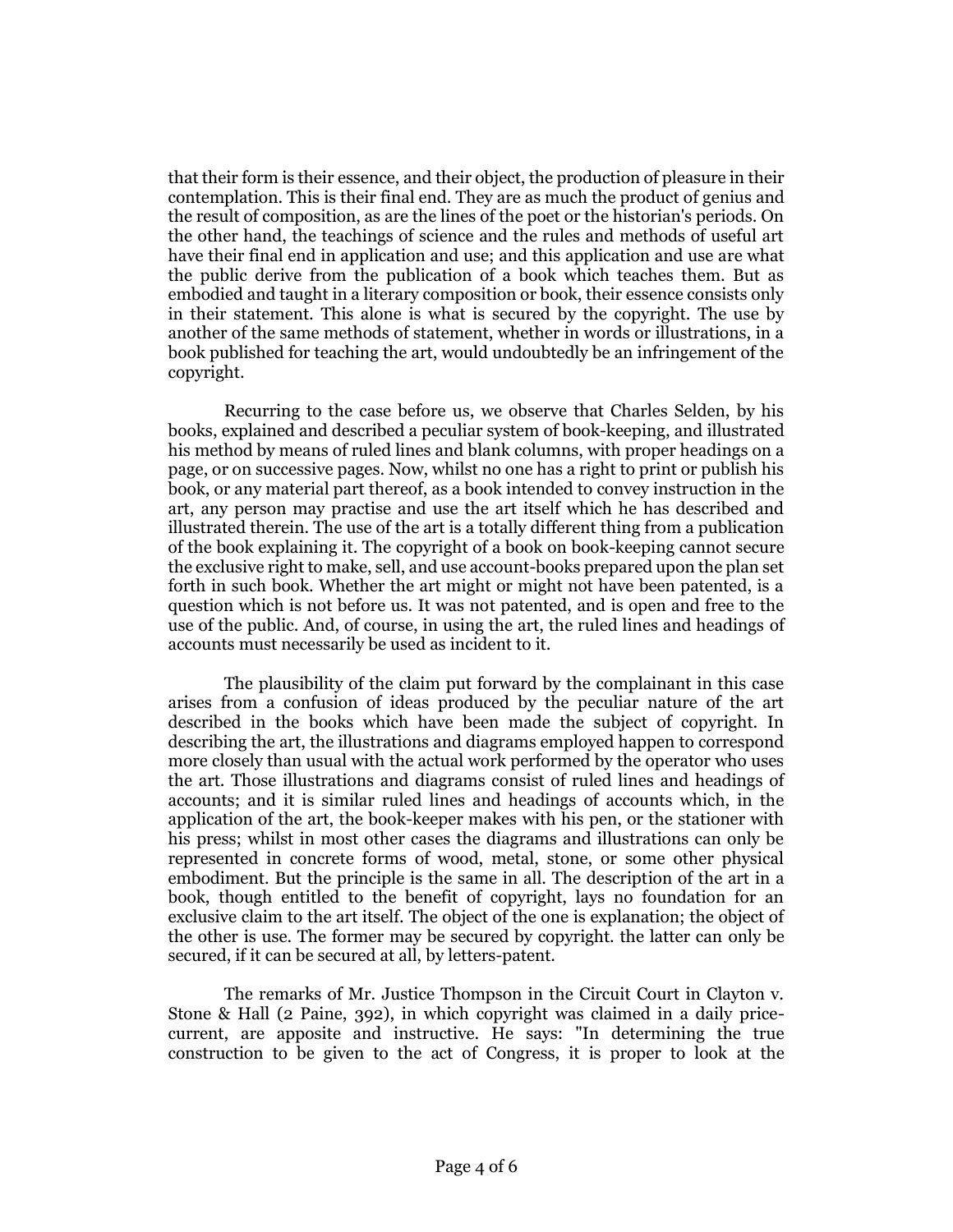Constitution of the United States, to aid us in ascertaining the nature of the property intended to be protected. 'Congress shall have power to promote the progress of science and useful arts, by securing for limited times to authors and inventors the exclusive right to their writings and discoveries.' The act in question was passed in execution of the power here given, and the object, therefore, was the promotion of science; and it would certainly be a pretty extraordinary view of the science to consider a daily or weekly publication of the state of the market as falling within any class of them. They are of a more fixed, permanent, and durable character. The term 'science' cannot, with any propriety, be applied to a work of so fluctuating and fugitive a form as that of a newspaper or price-current, the subjectmatter of which is daily changing, and is of mere temporary use. Although great praise may be due to the plaintiffs for their industry and enterprise in publishing this paper, yet the law does not contemplate their being rewarded in this way: it must seek patronage and protection from its utility to the public, and not as a work of science. The title of the act of Congress is, 'for the encouragement of learning,' and was not intended for the encouragement of mere industry, unconnected with learning and the sciences. . . . We are, accordingly, or opinion that the paper in question is not a book the copyright to which can be secured under the act of Congress."

The case of Cobbett v. Woodward (Law Rep. 14 Eq. 407) was a claim to copyright in a catalogue of furniture which the publisher had on sale in his establishment, illustrated with many drawings of furniture and decorations. The defendants, being dealers in the same business, published a similar book, and copied many of the plaintiff's drawings, thought it was shown that they had for sale the articles represented thereby. The court held that these drawings were not subjects of copyright. Lord Romilly, M.R., said: "This is a mere advertisement for the sale of particular articles which any one might imitate, and any one might advertise for sale. If a man not being a vendor of any of the articles in question were to publish a work for the purpose of informing the public of what was the most convenient species of articles for household furniture, or the most graceful species of decorations for articles of home furniture, what they ought to cost, and where they might be bought, and were to illustrate his work with designs of each article he described,--such a work as this could not be pirated with impunity, and the attempt to do so would be stopped by the injunction of the Court of Chancery; yet if it were done with no such object, but solely for the purpose of advertising particular articles for sale, and promoting the private trade of the publisher by the sale of articles which any other person might sell as well as the first advertiser, and if in fact it contained little more than an illustrated inventory of the contents of a warehouse, I know of no law which, while it would not prevent the second advertiser from selling the same articles, would prevent him from using the same advertisement; provided he did not in such advertisement by any device suggest that he was selling the works and designs of the first advertiser."

Another case, that of Page v. Wisden (20 L.T.N.S. 435), which came before Vice-Chancellor Malins in 1869, has some resemblance to the present. There a